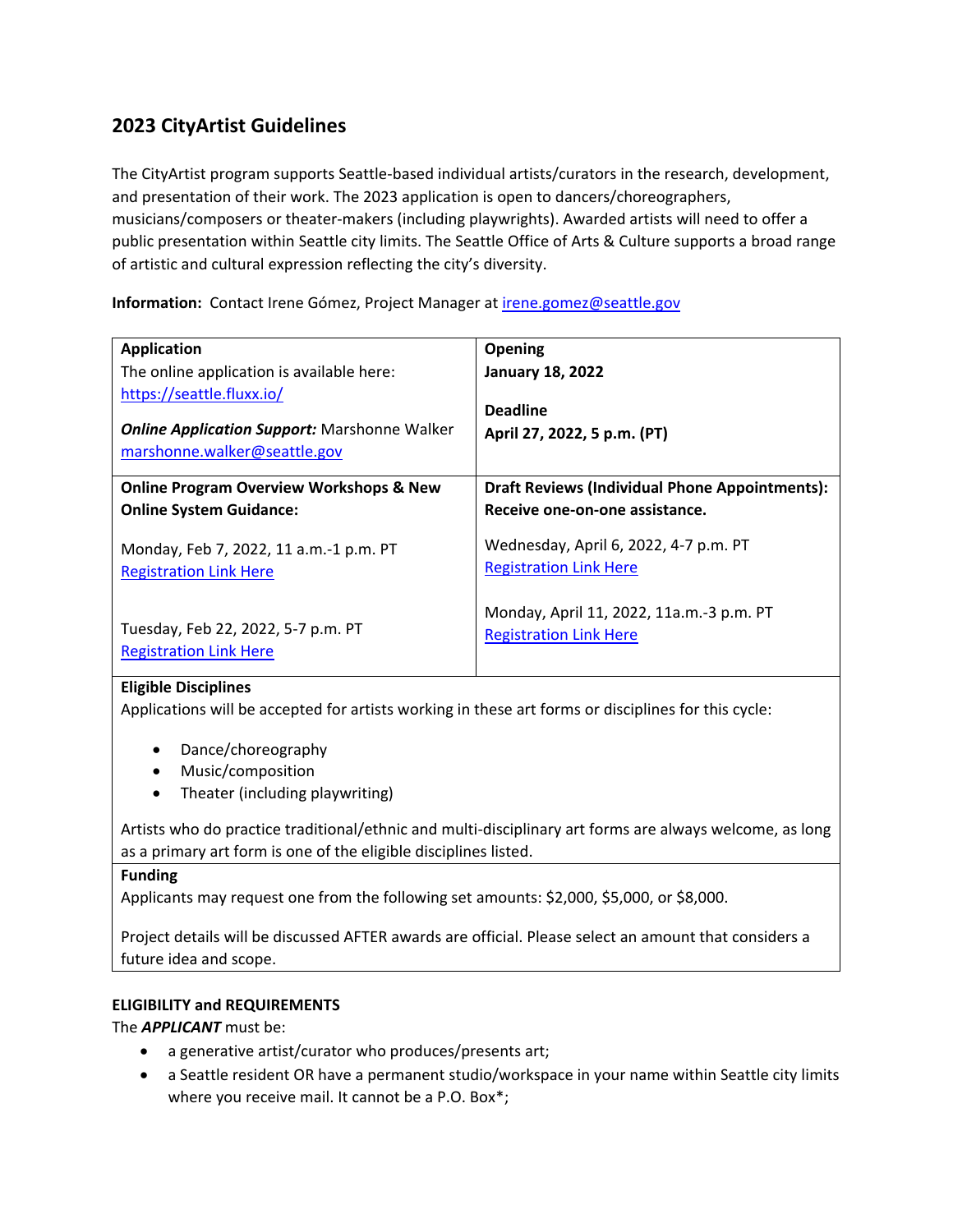- at least 18 years of age by the application deadline;
- an individual artist/curator who will be the originator of the proposed project or be the lead artist/curator of a team of artists/curators who have worked together on a single project or with a limited collaborative history;
	- $\circ$  (If the applicant is the lead artist/curator of an arts or cultural organization), be able to clearly distinguish work for this award from the ongoing/seasonal work of the organization.
	- $\circ$  (If the project is a remounted work), must be significantly different from previous iteration.
- Applicant **CANNOT BE** an enrolled in school, or be an undergraduate, graduate, or doctoral student in any degree program related to one's own artistic work or career.

# **Seattle-based artist/curator applicant**

**\*Applicants must provide a street address within Seattle city limits for their home or a permanent studio/rehearsal space in their name.** A post office box, *temporary* rehearsal space or studio under a name other than the funded artist does not fulfill the residency requirement. If you are uncertain about your address (not all "Seattle" zip codes are actually in the city limits), an interactive city map indicating boundaries can be found at [http://web1.seattle.gov/seastats/doServices.aspx.](http://web1.seattle.gov/seastats/doServices.aspx) (Please note that this is the Seattle Police Department's 911 service map.). Contact Project Manager Irene Gómez at irene.gomez@seattle.gov for clarifications.

# **Additionally, the following are ineligible for funding:**

- recipients of any award from the Office who have not completed previously funded projects
- government-run programs
- degree-granting institutions
- religious services
- fundraising efforts or gifts

# **FUNDING**

Applicants may request one of the following set funding amounts: \$2,000, \$5,000, or \$8,000.

Applicants are asked to select an amount that considers a future idea and its scope. Project and event details will be determined AFTER awards are official and during contracting phase.

# **Funding may be used for:**

- Direct project expenses (research, residency)
- Salaries and fees
- Supplies and materials
- Online platform fees, apps, and/or service costs
- Equipment/space rentals
- Insurance, licenses, permits
- Publicity/marketing
- Transportation
- Documentation (photography/videography)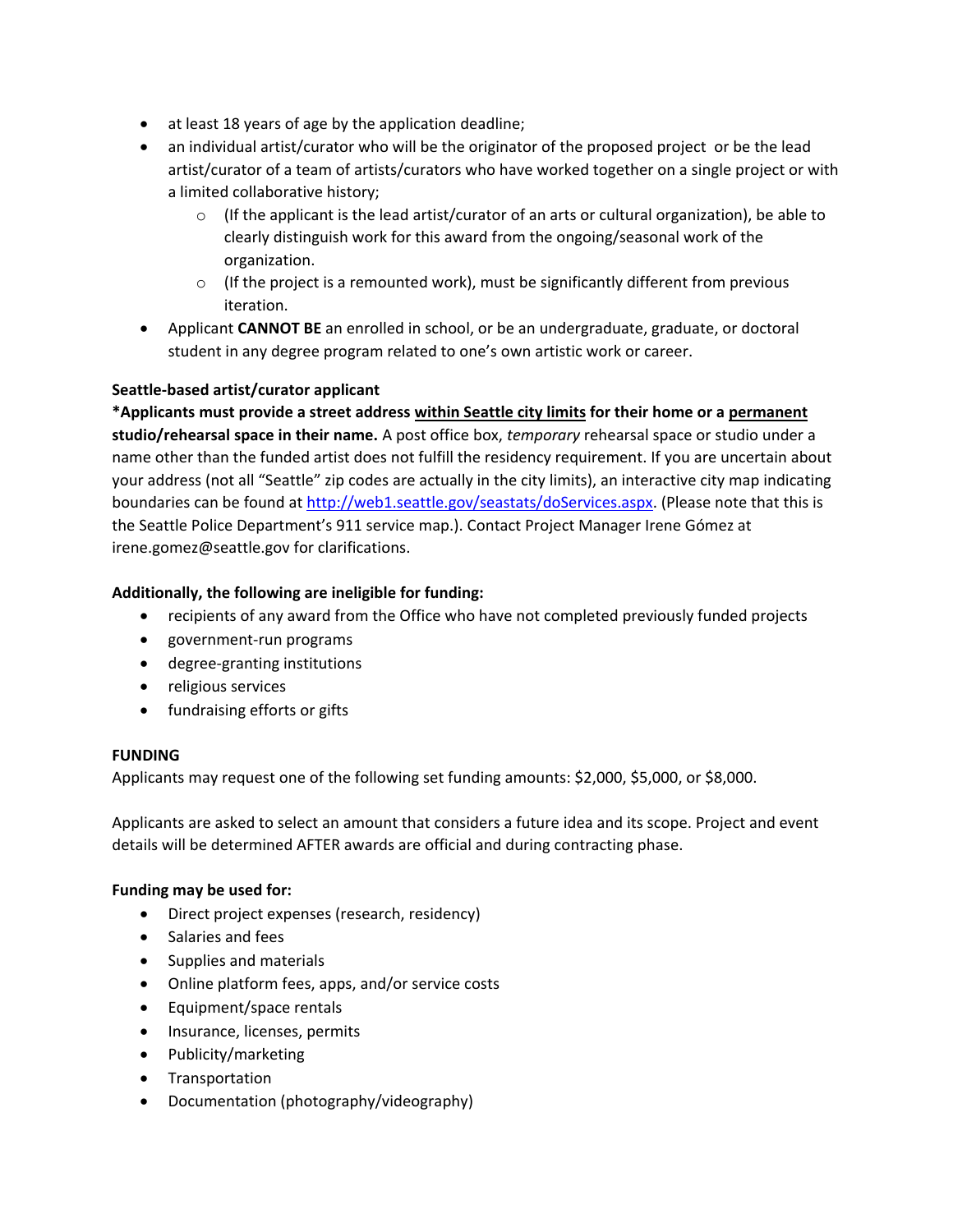# **Funding may NOT be used for:**

- organizations (Lead artist of an organization must distinguish proposed project from organization work)
- purchase of equipment, software, or food
- organizational administrative costs

# **EVALUTION CRITERIA**

Proposals will be evaluated based on three (3) criteria. Applicants are encouraged to respond to these criteria in their application materials. Each criterion below is assessed at **equal value** for a total of 60 points.

# **Experience and potential (20 Points)**

• How well your past/current experience and history are described from project-to-project, including community engagement elements.

# **Artistic growth and vision (20 Points)**

• How clearly you convey inspiration, theme or deepening of artistic and/or administrative skills, materials, or processes moving into future work.

# **Body of work (20 Points)**

- How well work samples reflect narrative responses and level of craft.
- Work samples can be work-in-progress, completed work, or combination of both.

## **Application Contents**

The City of Seattle is using a NEW online application system called FLUXX. Applicants will need to create an account and profile before accessing the application.

### Main Components

- Two (2) Narrative Questions that connect past, current, and future work discuss practice and inspiration/themes over time, and allow the applicant to share their artistic vision and future trajectories.
- Resumé that lists history of applicant's relevant accomplishments, awards, public events or teaching/lecturing, publications, etc. that includes dates/years for all entries.
- At least one (1) Work Sample that reflect applicant's dance/choreography, music/composition, or theater (including playwriting) work. **Note**: See special instructions in application.

### Demographic Information

This application also includes **optiona**l demographic questions. The questions are voluntary and help to assess our Race and Social Justice Initiative work citywide. **Information in this section will not be seen or used by panelists and will not impact this grant's evaluation or funding.** However, this information will be used by the Office to learn about artists seeking funds that improve our support of a greater diversity of artists. The Seattle Office of Arts & Culture has a [Commitment to Racial Equity.](http://www.seattle.gov/arts/programs/racial-equity) These questions let us know if we are reaching underrepresented artists, organizations, and communities in Seattle.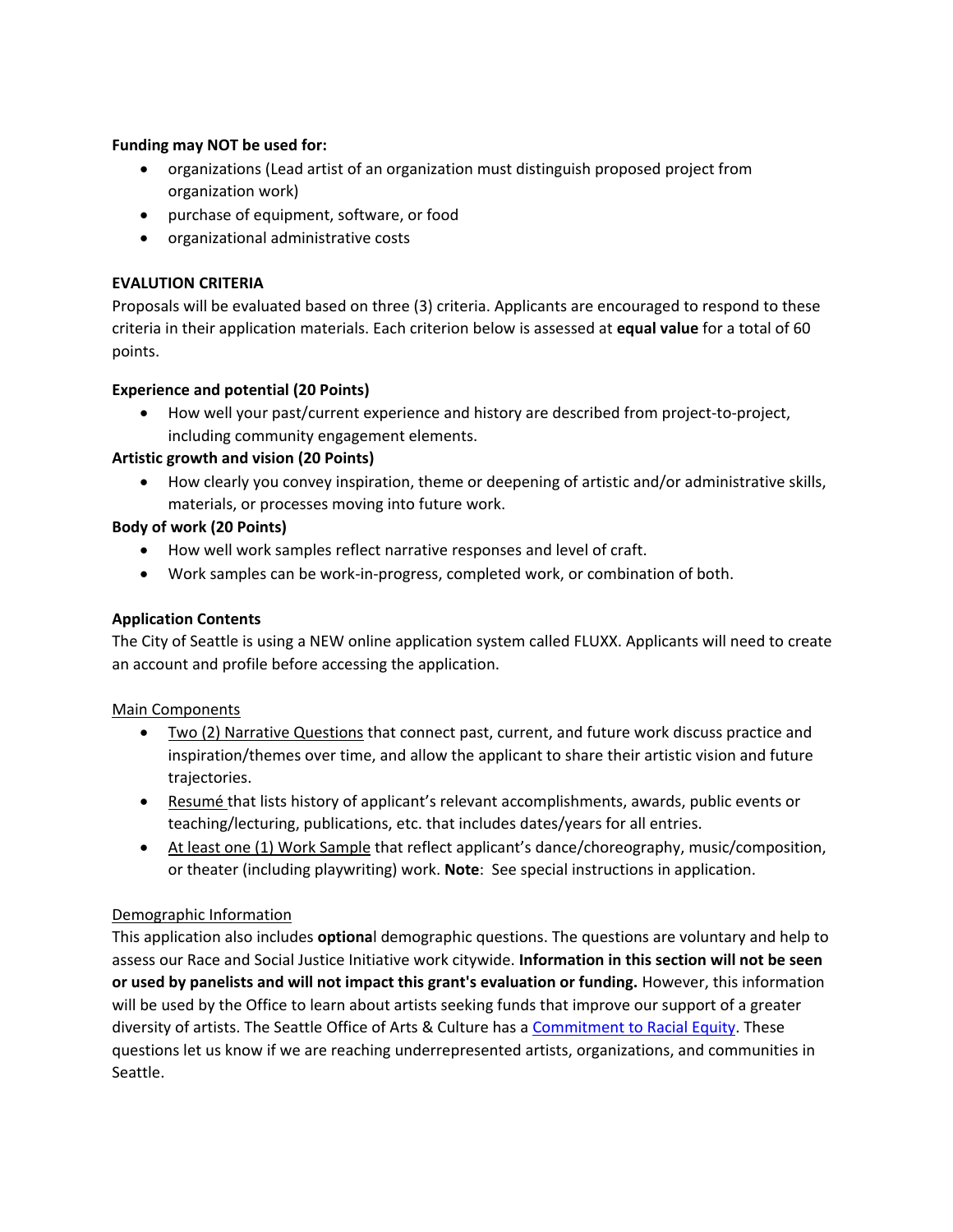# **REVIEW PROCESS, NOTIFICATION and CONTRACTS**

- Applications are screened for eligibility and completeness.
- An independent community review panel of peer artists/curators independently review and score applications based on set review criteria.
- Notification will be sent on or before September/October 2022. Contracts will be developed and generated thereafter.
- Contract dates to complete project and events/activities will be from January 2023 to November 2024.

# **TIPS FOR SUCCESS**

- Read and follow guidelines and online instructions carefully. Give yourself adequate time for answering all questions and submitting work sample(s).
- Attend an online information session, especially first-time applicants.
- Draft narrative responses on a separate document, then copy/paste into FLUXX online application system, taking care to address formatting and word count limitations.
- Be direct, concise, and avoid pretentious language. Be aware that community review panelists read a high volume of applications.
- Submit what you consider your best work sample(s) from past five years. Does it illustrate your skills and style? Start and submit work sample early in the application process in case unforeseen issues arise in uploading.
- Test resumé and work sample links before submitting to ensure it uploads properly.
- Preview the application, spell-check, and re-check. "Save and Continue" often.
- Call the Project Manager with questions well in advance of the deadline. We are happy to assist you, but last-minute help is limited due to timing.

### **OBLIGATION OF AWARD RECIPIENT**

### **If you are funded, you must meet the requirements listed below.**

By submitting an application and accepting offer of award, you are legally committed to meet these requirements:

- Complete new/remounted work with a public presentation in city limits of Seattle by 11/1/24;
- Identify and include a community partner with little to no access to the arts as public benefit;
- Acknowledge the Seattle Office of Arts & Culture in all promotions, signage, web, and/or social media.
- Submit up to three (3) invoices, including an evaluation report/presentation AFTER public presentation event.
- Optional, but encouraged: Submit 3 images of work OR from public presentation event/activity with Photo Submission Form.

**City and State Business Licenses** will be required AFTER funding notice. (A business license Is NOT required to apply.) Contract states that individuals awarded funds from the Office of Arts & Culture must have a Seattle business license and a Washington state Unified Business Identification (UBI) number. The Project Manager will explain this during awarded artists' initial contract meeting.

[Box with link to City/State Business Licenses]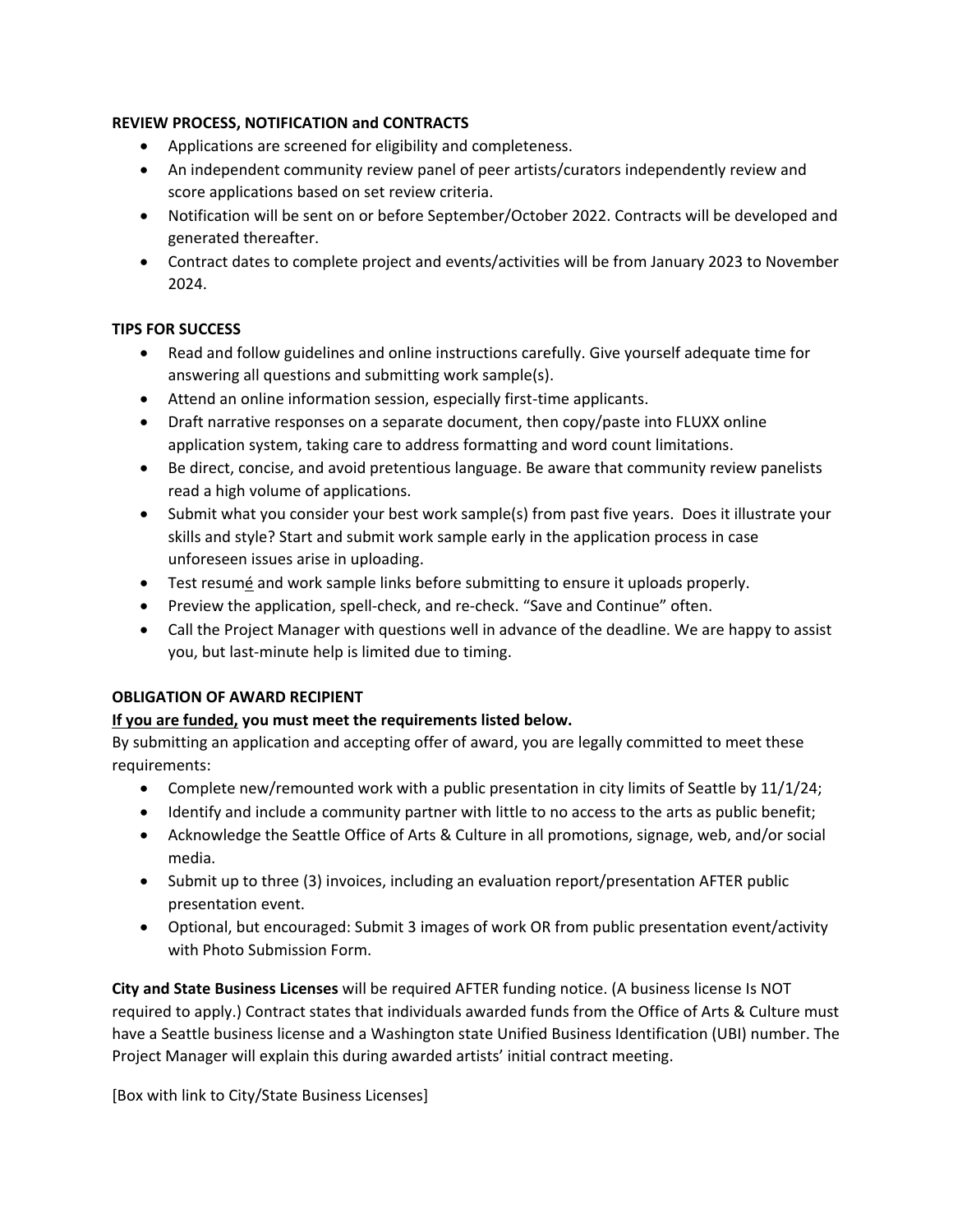## **Contracts with the City of Seattle**

- After awards are official, recipients will discuss and sign a contract committing to produce a project with a public presentation/activities (possibly virtual) including intended dates and public benefit. Confirmation of activity/presentation including possible virtual details is encouraged at time of pre-contract session.
- Award recipients are responsible for paying all applicable taxes. At the time of contracting, you will need to complete appropriate paperwork.
- Project, event(s) and/or activity(ies) must be completed by November 1, 2024.
- Optional, but encouraged to submit 1-3 images of event/public engagement plus the Photo Submission Form (on web site).
- Award recipients commit to recognize the Seattle Office of Arts & Culture in, printed materials, social media, signage visible to the public or in other ways appropriate.

### **Reporting**

This award requires a final evaluation after public presentation event/activity. Award recipients have a choice of a written report or a verbal sharing (individually or in a group presentation) of lessons, challenges, unexpected outcomes, or successes before final payment. Staff will coordinate verbal presentation. The project manager will discuss options during initial contract meeting.

# **CityArtist Appeal Process**

Applicants may appeal the recommendations of the independent community review panel. Appeals must be based solely on the information included in the original application.

### **Procedure**

- Applicants wishing to appeal must first contact the project manager responsible for the program to review the decision and hear a summary of the peer review panel feedback.
- Appeals must be sent in writing to the Director of the Office of Arts & Culture within 30 days of formal notice of the Seattle Arts Commission-approved funding decision.
- The Director shall consult with staff and/or members of the CityArtist Grant peer review panel for input in making the final decision.
- If the Director accepts the appeal request, the applicant will be awarded a CityArtist Grant.
- A rejection by the Director is final and ends the appeal process.
- The Director will notify the applicant of their final decision in writing

# **Commitment to Racial Equity**

The Seattle Office of Arts & Culture commits to an anti-racist work practice that centers the creativity and leadership of people of color - those most impacted by structural racism - to move toward systems that benefit us all. We also acknowledge that we are on Indigenous land, the traditional territories of the Coast Salish people.

We envision a city of people whose success, safety and health are not pre-determined by their race. A city where all artists, performers, writers and creative workers have the freedom, agency and platform to share and amplify their stories, art, cultures and experiences. At the same time, we acknowledge that